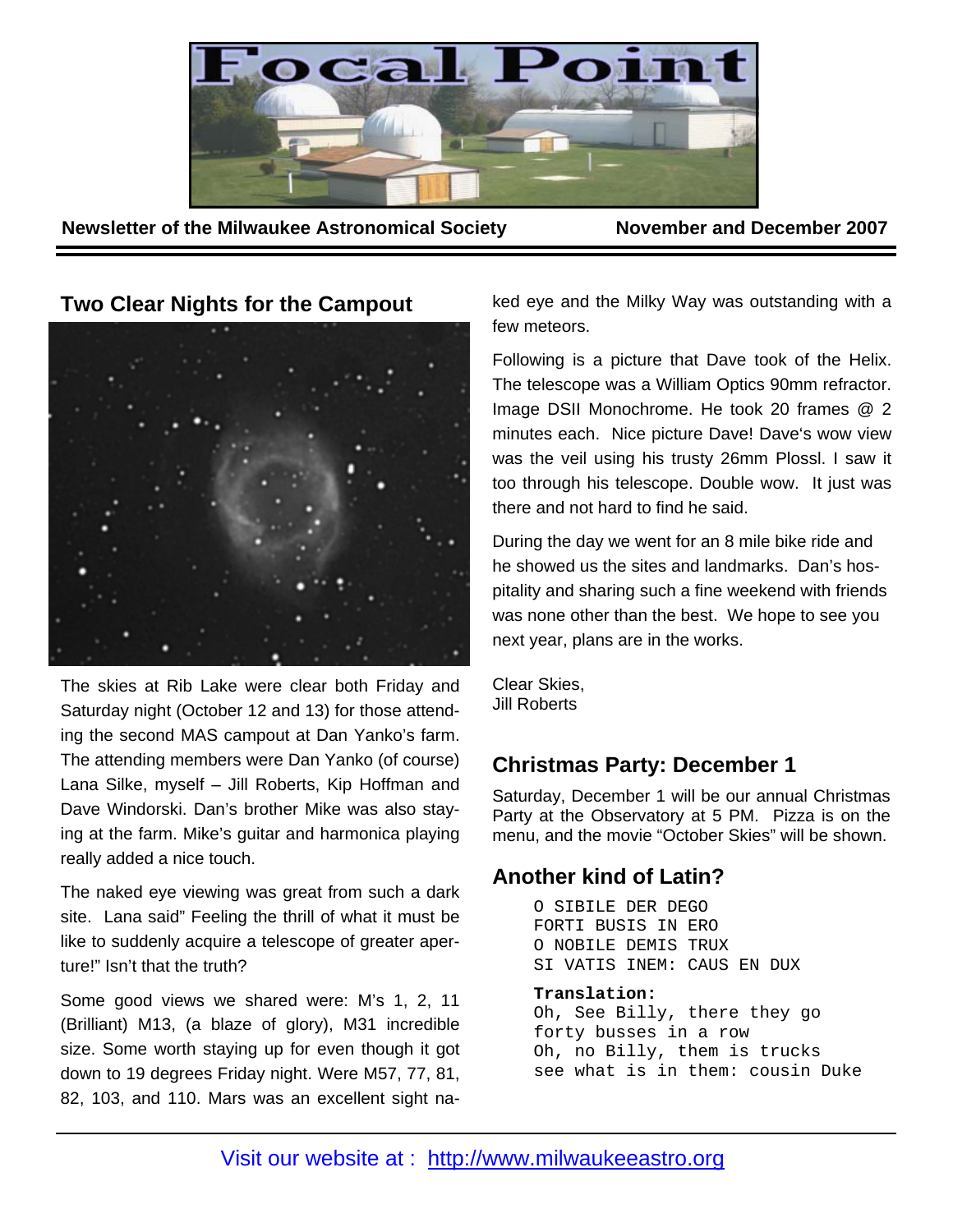## **"And here's where you come in…"**

Our guest speaker at the October meeting was Professor Sanjay Limaye from the Space Science and Engineering Center at the University of Wisconsin— Madison. He is also the Press Officer of the Division of Planetary Sciences of the American Astronomical Society and member of the second New Frontiers mission which is going to Jupiter called Juno. (The first being the mission to Pluto called New Horizons.)

Two interesting things about Juno: One, is that it will be solar powered. The improved capabilities of solar panels and the difficulty finding a radio thermal generator (aka nuclear battery) lead to the decision to go solar for Juno's power needs.

The second is that there will be limited imaging devices onboard. Juno will be tasked to discover the large scale structure of the interior of Jupiter through the measurements of gravity anomalies, but some of the large structures, like the Great Red Spot just don't sit still, but wander in latitude.

"This is where you come in," said Professor Limaye. The more observations of the Red Spot the Juno team gets, the better its position is known. Amateurs have a wonderful capability to gather images and doing the analysis.

Another mission that Sanjay talked about is the Venus Express mission (ESA) launched from Baikonur in November of 2005. Venus Express (or VEX) is tasked to determine the structure and composition of Venus' atmosphere and how it moves, the nature of its magnetic field, and the nature of the geology and surface properties.

Here's where amateurs come in again: The markings found in Venus' atmosphere can be imaged by amateurs with the proper UV filters and can provide the broad view of Venus as VEX swoops down to the 250 — 400 km altitude needed to make fine measurements.

Both missions have websites at UW Madison. Take a peek at http://juno.wisc.edu and http:// venus.wisc.edu for more details including an area for sending in your images!

### **New Focal Point Editor**

With the next issue of the Focal Point, Rebecca Sher will be taking over completely as the editor. Becca has been in a self-imposed internship of sorts over the last year learning the publication management bit-by-bit and helping out as a full time printer and mailer of the hard-copy edition. One reason for this internship is that she and her husband Jeff Setzer spent the better part of the last year planning their wedding (which by the way was the last weekend in October).

I'm curious to see what Becca keeps, tosses and adds to this publication, and with her energy I expect that we may find a lot more pages too. She will—as all club newsletter editors do—need a helping hand from the readers.

Our newsletter really is nothing without input from it's members. I would like to thank those who have sent me material to include in the Focal point these nearly three years including those materials that were not used. Participation has been lagging of late due in part to my lack of time but I know that Becca will be out there not just asking, not just begging, but embarrassing some into making a regular contribution, right Steve?

# *Nov—Dec Calendar*

- Nov 16 (Fri) Board Mtg. Quonset 7:00 pm General Mtg. Quonset 8:00 pm
- Dec 1 (Sat) Holiday Party 5:00 pm.
- Dec 10 (Mon) Board Mtg. Quonset 7:00 pm
- *Unless otherwise specified meetings are at the Observatory. Check our website for up-todate information on meetings and events.*